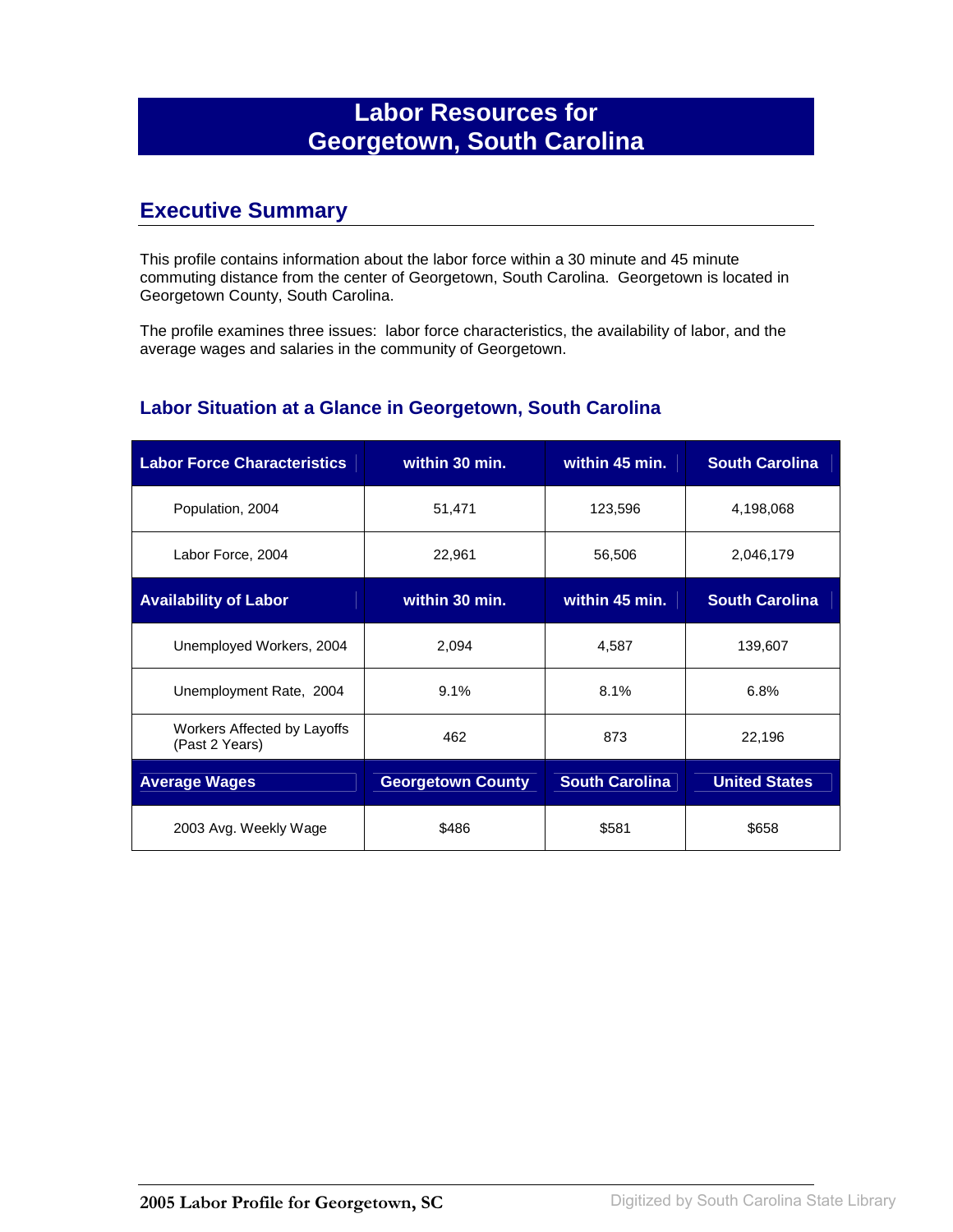### **Labor Force Characteristics for Georgetown, South Carolina**

The composition and size of a community's labor force is linked very closely with demographic and economic conditions and trends in the region. The following labor force profile provides basic information on the population base and labor force characteristics so that the reader can better assess labor force conditions in the community.

| <b>Labor Force</b>             |                              |                                                |                                 |
|--------------------------------|------------------------------|------------------------------------------------|---------------------------------|
|                                | 30 min.<br><b>Drive time</b> | 45 min.<br><b>Drive time</b>                   | <b>South</b><br><b>Carolina</b> |
| Labor Force<br>2004            | 22,961                       | 56,506                                         | 2,046,179                       |
| Change since<br>2000           | $-158$                       | -379                                           | 49,079                          |
|                                |                              | <b>Population</b>                              |                                 |
| Population 2004                | 51,471                       | 123,596                                        | 4,198,068                       |
| Change since<br>2000           | 3,478                        | 12,276                                         | 186,056                         |
| Projected<br>2010              | 54,819                       | 166,336                                        | 4,446,704                       |
|                                |                              | <b>Gender Distribution</b>                     |                                 |
| Male                           | 24,701                       | 59,883                                         | 2,040,261                       |
| Female                         | 26,770                       | 63,713                                         | 2,132,454                       |
|                                |                              | <b>Age Distribution</b>                        |                                 |
| Ages 20-34                     | 9,452                        | 24,244                                         | 875,330                         |
| Ages 35-49                     | 10,261                       | 25,522                                         | 925,330                         |
| Ages 50-64                     | 10,029                       | 23,289                                         | 739,980                         |
| 20-54<br>*Prime Working<br>Age | 23,354                       | 58,381                                         | 2,084,880                       |
|                                |                              | <b>Highest Level of Educational Attainment</b> |                                 |
| <b>High School</b>             | 14,733                       | 35,804                                         | 778,054                         |
| Some College                   | 10,120                       | 25,797                                         | 500,194                         |
| Associate<br>Degree            | 3,080                        | 7,920                                          | 173,428                         |
| <b>Bachelors</b><br>Degree     | 7,554                        | 18,021                                         | 351,526                         |
| Post Bachelor                  | 3,923                        | 9,185                                          | 178,529                         |

\*Prime working age group: People between the ages of 18-54 are often referred to as the prime working age group. In staffing a new facility, prudent managers often prefer to staff its production work force with workers whose ages form a normal distribution curve. This provides for stability, flexibility and continuity of knowledge.

Source: 2004 Estimates Based on 2000 U.S. Census of Population and Woods and Poole, 2003 Edition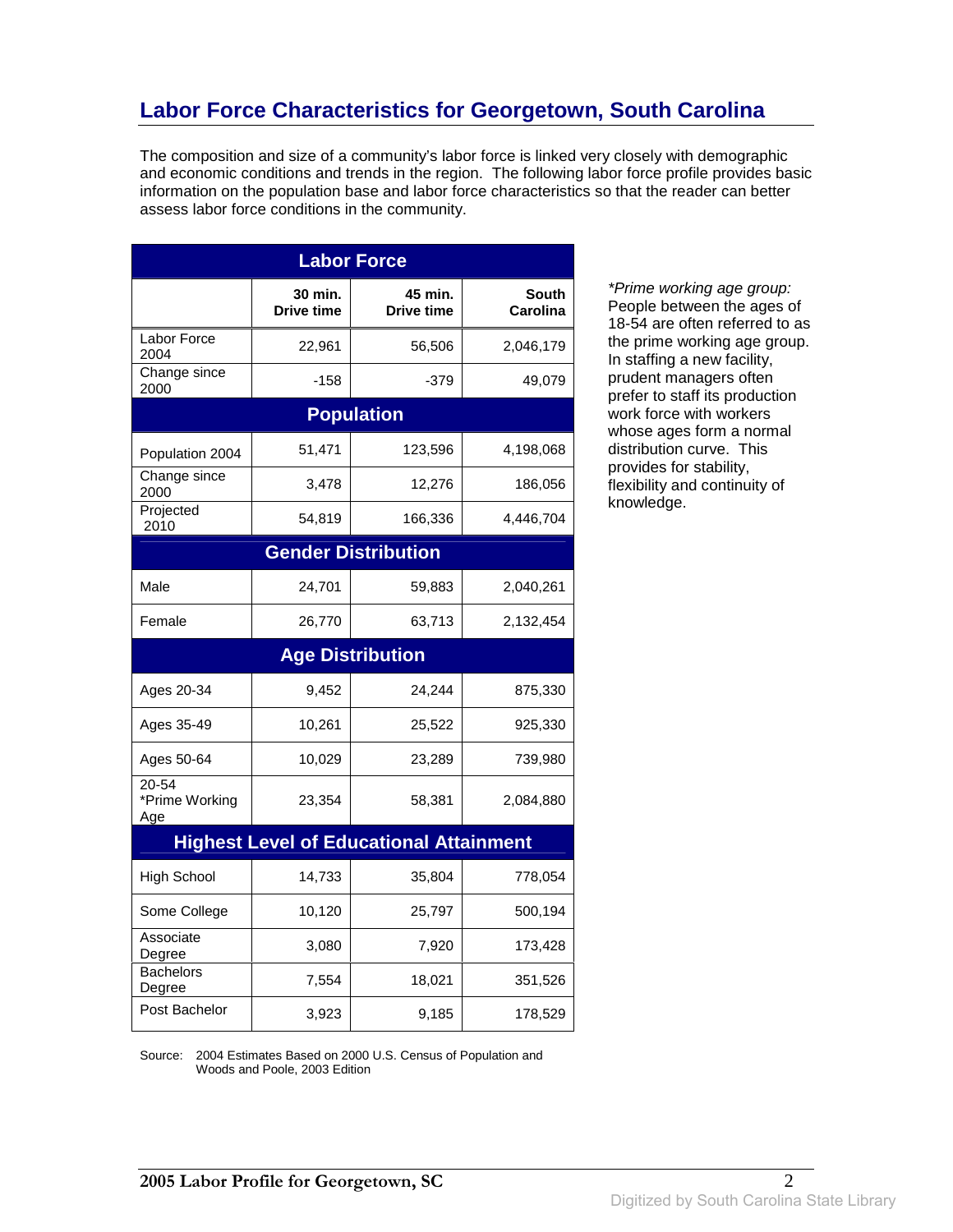# **Employment Characteristics for Georgetown, South Carolina**

| <b>Total Employment</b>                                                     |        |        |           |
|-----------------------------------------------------------------------------|--------|--------|-----------|
| 30 min.<br>South<br>45 min.<br>Carolina<br>Drive time<br>Drive time<br>Year |        |        |           |
| 2004                                                                        | 20.867 | 51.919 | 1,906,571 |

Total Employment data include all full and part-time wage and salaried workers in the area. These people may or may not reside in the area.

| <b>Monthly Employment by Sector</b><br><b>In Georgetown County</b> |                |            |                   |
|--------------------------------------------------------------------|----------------|------------|-------------------|
| Sector                                                             | 30 min.        | 45 min.    |                   |
|                                                                    | Drive time     | Drive time | South Carolina    |
| Agriculture, Forestry, Fishing and Hunting                         | 337<br>32      | 544<br>70  | 12,379            |
| <b>Mining</b><br><b>Utilities</b>                                  | 31             | 117        | 1,603             |
| <b>Construction</b>                                                | 1,241          | 4,032      | 11,891<br>111,730 |
| <b>Manufacturing</b>                                               | 1,790          | 5,894      | 275,573           |
| Wood product manufacturing                                         | 7              | 99         | 8,371             |
| Nonmetallic mineral product manufacturing                          | 18             | 181        | 9,155             |
|                                                                    | $\overline{c}$ | 131        | 6,317             |
| Primary metal manufacturing                                        |                |            |                   |
| Fabricated metal product manufacturing                             | 147            | 632        | 27,357            |
| Machinery manufacturing<br>Computer and electronic product         | 31<br>5        | 241<br>13  | 21,278            |
| manufacturing                                                      | 5              | 88         | 7,666             |
| Electrical equipment and appliance mfg.                            | 97             |            | 10,748            |
| Transportation equipment manufacturing                             |                | 608        | 30,932            |
| Furniture and related product manufacturing                        | 30<br>35       | 93<br>143  | 4,225<br>7,846    |
| Miscellaneous manufacturing<br>Food manufacturing                  | 15             | 58         |                   |
| Beverage and tobacco product<br>manufacturing                      |                | 8          | 17,832<br>1,445   |
| Textile mills                                                      | 31             | 438        | 40,207            |
| Textile product mills                                              | 2              | 5          | 9,724             |
| Apparel manufacturing                                              | 133            | 190        | 5,321             |
| Paper manufacturing                                                |                |            | 14,710            |
| Printing and related support activities                            | 14             | 107        | 7,327             |
| Petroleum and coal products manufacturing                          |                |            | 288               |
| Chemical manufacturing                                             | 38             | 369        | 21,659            |
| Plastics and rubber products manufacturing                         | 8              | 79         | 23,054            |
| <b>Wholesale Trade</b>                                             | 471            | 1,932      | 62,523            |
| <b>Retail Trade</b>                                                | 2,917          | 8,772      | 224,031           |
| <b>Transportation and Warehousing</b>                              | 418            | 1,329      | 46,941            |
| <b>Education and Health Services</b>                               | 2,668          | 8,923      | 156,232           |
| <b>Leisure and Hospitality</b>                                     | 3,613          | 10,744     | 192,748           |
| <b>Professional and Business Services</b>                          | 1,919          | 6,009      | 186,481           |

Source: 2003 Covered Wages, SC Employment Securities Commission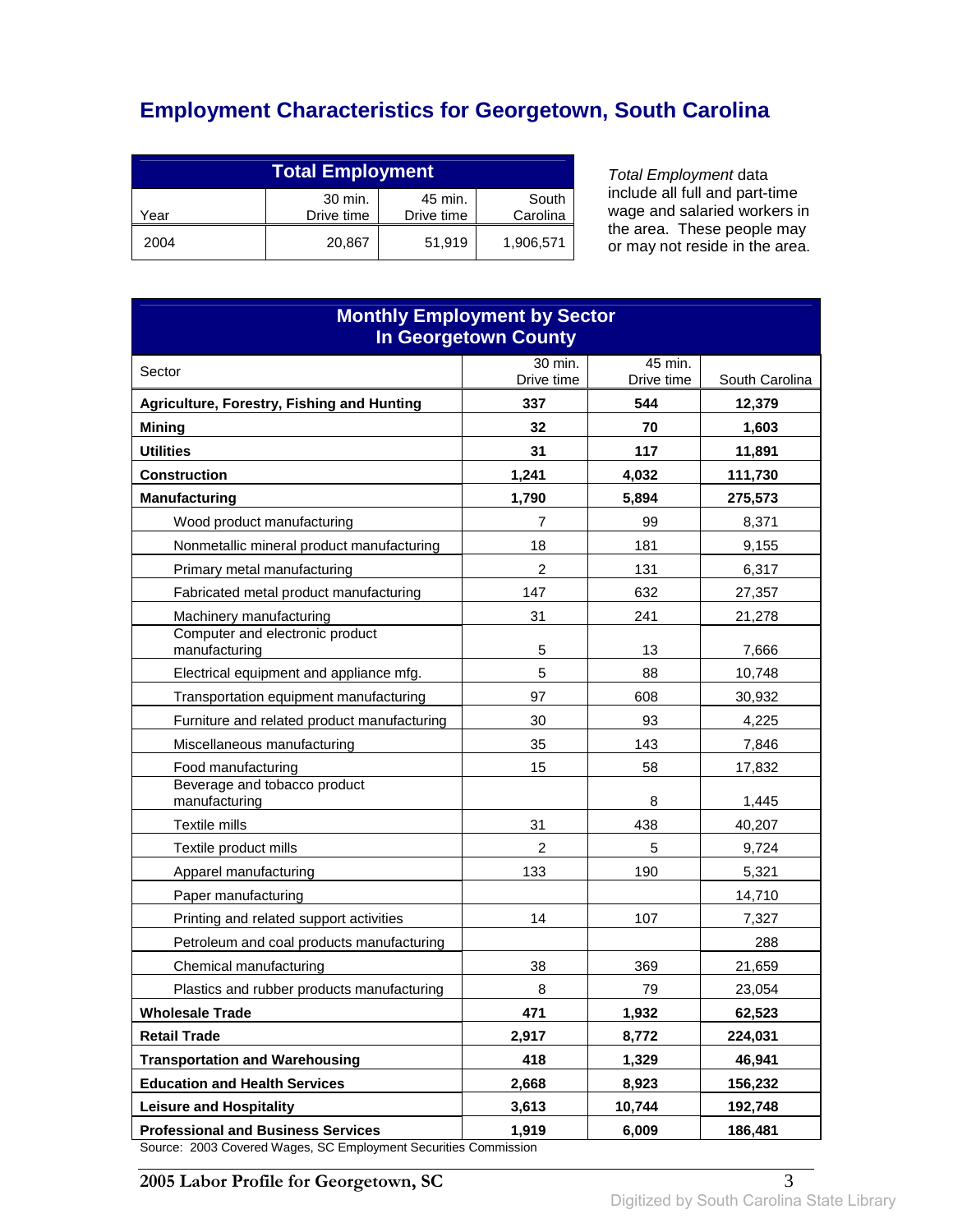| <b>Largest Industries by Total Employment</b><br>In Georgetown County |                |                                |            |           |
|-----------------------------------------------------------------------|----------------|--------------------------------|------------|-----------|
| Company Name                                                          | City           | <b>Primary Product/Service</b> | Employment | Date Est. |
| International Paper-Pulp &<br>Paper Div                               | Georgetown     | Paper mill                     | 750        | 1937      |
| 3V Inc                                                                | Georgetown     | Detergent auxiliaries          | 211        | 1980      |
| Sampit Lumber Co                                                      | Georgetown     | Lumber                         | 142        | 1975      |
| International Paper Co-<br><b>Container Div</b>                       | Georgetown     | Paperboard products            | 135        | 1942      |
| <b>Ready Mixed Concrete</b>                                           | Myrtle Beach   | Concrete, redi-mix             | 120        | 1981      |
| Screen Tight/G2 Corp                                                  | Georgetown     | Porch & deck screening         | 80         | 1982      |
| Hatteras Hammocks                                                     | Pawleys Island | Handmade rope hammocks         | 50         | 1937      |
| Southeastern Wire<br><b>Fabricators Inc</b>                           | Hemingway      | <b>Fabricated wire</b>         | 42         | 1980      |
| <b>Trebol USA LLC</b>                                                 | Andrews        | Zirconium silicate opacifier   | 36         | 1957      |
| Agru-America Inc                                                      | Georgetown     | Corrosion resistant liners     | 36         | 1997      |
| The Georgetown Times                                                  | Georgetown     | Newspaper                      | 32         | 1798      |
| Coastal Wire Co Inc                                                   | Georgetown     | Bailing wire                   | 30         | 1978      |
| International Paper-Pulp &<br>Paper Div                               | Georgetown     | Paper mill                     | 750        | 1937      |
| 3V Inc                                                                | Georgetown     | Detergent auxiliaries          | 211        | 1980      |
| Sampit Lumber Co                                                      | Georgetown     | Lumber                         | 142        | 1975      |

#### **Employer-Employee Relationship**

Employer-employee relations in South Carolina are very stable and the state consistently ranks as one of the least unionized in the nation. In 2004, only 4.5 percent of the state's workers were members of a labor union. Additionally, the state has consistently had one of the lowest work stoppage rates in the United States. On average, less than .01 percent of working time was lost due to strikes in manufacturing and non-manufacturing industries combined.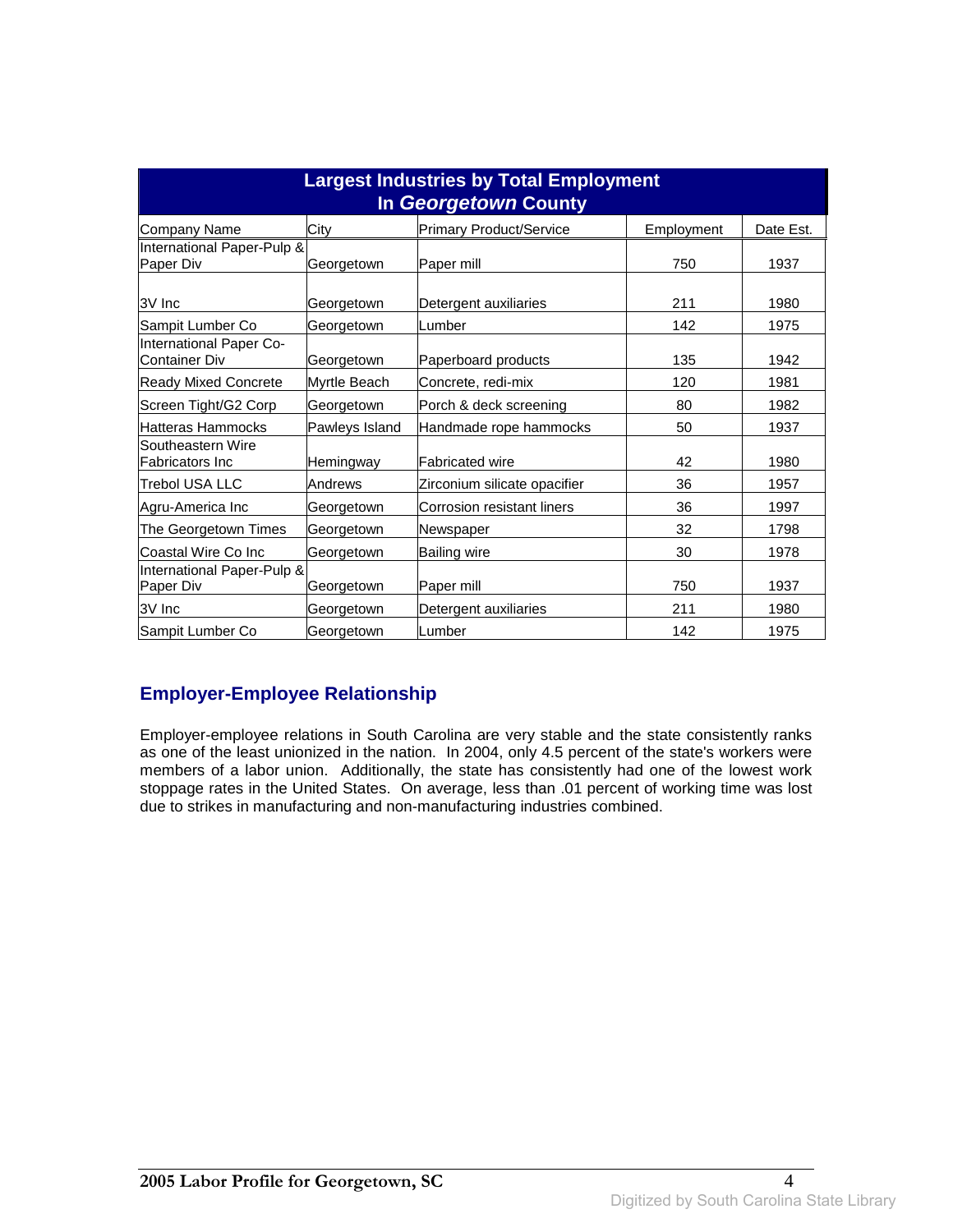#### **Labor Force Participation & Unemployment**

| <b>Labor Force Participation &amp; Unemployment</b> |                       |                       |                |  |
|-----------------------------------------------------|-----------------------|-----------------------|----------------|--|
| Year                                                | 30 min.<br>Drive time | 45 min.<br>Drive time | South Carolina |  |
| Labor Force<br>(2004)                               | 22,961                | 56,506                | 2,046,179      |  |
| Labor Force<br>Change from 2000                     | $-158$                | $-379$                | 49.079         |  |
| Labor Force<br><b>Participation Rate</b>            | 45%                   | 46%                   | 49%            |  |
| Unemploy-<br>ment (2004)                            | 2,094                 | 4,587                 | 139,607        |  |
| Unemployment<br>Rate                                | 9.1%                  | 8.1%                  | 6.8%           |  |

The labor force participation rate is the percentage which results from dividing the labor force count by the total population.

Unemployment reflects the total number of persons who do not have a job and are actively seeking employment.

#### **Other Potential Sources of Labor Supply**

| <b>Total Jobs Lost</b><br><b>Due to Mass Closings and Layoffs</b><br><b>Past Two Years</b> |                       |                       |                |
|--------------------------------------------------------------------------------------------|-----------------------|-----------------------|----------------|
| Sector                                                                                     | 30 min.<br>Drive time | 45 min.<br>Drive time | South Carolina |
| Total                                                                                      | 462                   | 873                   | 22,196         |
| Manufacturing                                                                              | 460                   | 860                   | 19,196         |
| <b>Distribution</b>                                                                        |                       | 4                     | 1,213          |
| Service                                                                                    | 1                     | 9                     | 1,745          |
| Other                                                                                      |                       |                       | 42             |

Recent closings and layoffs are a rich source of skilled and experienced labor for companies seeking to locate or expand in a given area. Industries in which layoffs and closings occur can provide some indication of the skills and knowledge-base of many unemployed and underemployed workers in a region.

| <b>Commuters to Other Areas</b> |                       |                       |                |
|---------------------------------|-----------------------|-----------------------|----------------|
|                                 | 30 min.<br>Drive time | 45 min.<br>Drive time | South Carolina |
| Commuters to<br>other areas     | 4.615                 | 11,267                | 31,833         |

Source: 2000 U.S. Census of Population

 Workers commuting to places outside their residence are a significant source of experienced labor for new and expanding industries. These workers may be willing to consider an opportunity for employment nearer their place of residence.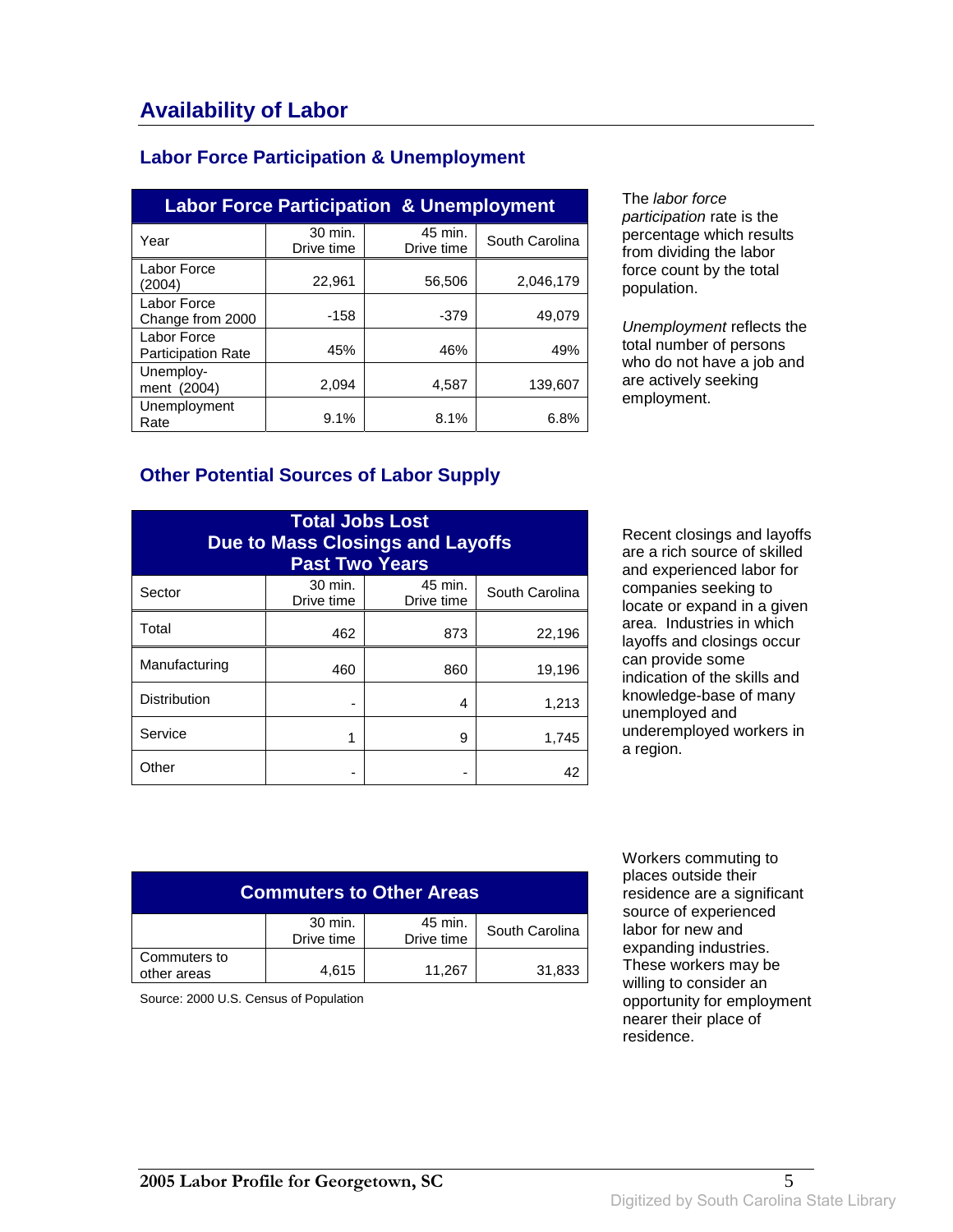### **Recent Graduates of South Carolina's Colleges and Universities**

| <b>Certificates/Degrees Conferred</b><br><b>From Technical Colleges</b><br>in Select Degrees Within 45 Minute Drive Time of Georgetown County, SC |                                                |  |  |
|---------------------------------------------------------------------------------------------------------------------------------------------------|------------------------------------------------|--|--|
| Degree Area                                                                                                                                       | Two Year Certificates Conferred<br>2002 - 2004 |  |  |
| Computer and Information Sciences (Total)                                                                                                         | 124                                            |  |  |
| Data Processing Technology                                                                                                                        | 41                                             |  |  |
| Engineering Technologies (Total)                                                                                                                  | 49                                             |  |  |
| Electrical , Electronic & Communications                                                                                                          | $\ast$                                         |  |  |
| Mechanical Engineering/Tech                                                                                                                       | 12                                             |  |  |
| Mechanic & Repair Technologies (Total)                                                                                                            | 87                                             |  |  |
| <b>Industrial Electronics</b>                                                                                                                     | 47                                             |  |  |
| <b>HVAC</b>                                                                                                                                       | 40                                             |  |  |
| 11<br>Precision Production (Total)                                                                                                                |                                                |  |  |
| Machine Tool Technology/Machinist                                                                                                                 | $^\star$                                       |  |  |

| <b>Graduation From South Carolina's</b><br><b>Four Year Colleges and Universities</b><br><b>In Select Degrees</b> |                  |                               |  |
|-------------------------------------------------------------------------------------------------------------------|------------------|-------------------------------|--|
|                                                                                                                   |                  | Degrees Conferred (2002-2004) |  |
|                                                                                                                   | <b>Bachelors</b> | Post- Grad                    |  |
| Computer and Information<br>Science (Total)                                                                       | 910              | 108                           |  |
| <b>Computer Engineering</b>                                                                                       | 150              | 149                           |  |
| <b>Computer Programming</b>                                                                                       | 12               | 5                             |  |
| Engineering & Related<br>Technologies (Total)                                                                     | 1,316            | 786                           |  |
| <b>Chemical Engineering</b>                                                                                       | 136              | 38                            |  |
| <b>Electrical Engineering</b>                                                                                     | 257              | 150                           |  |
| Industrial Engineering                                                                                            | 78               | 44                            |  |
| <b>Mechanical Engineering</b>                                                                                     | 268              | 95                            |  |
| Business Admin &<br>Management                                                                                    | 4.754            | 1,018                         |  |
| International Business/Trade                                                                                      | 178              | 276                           |  |

Source: South Carolina Commission on Higher Education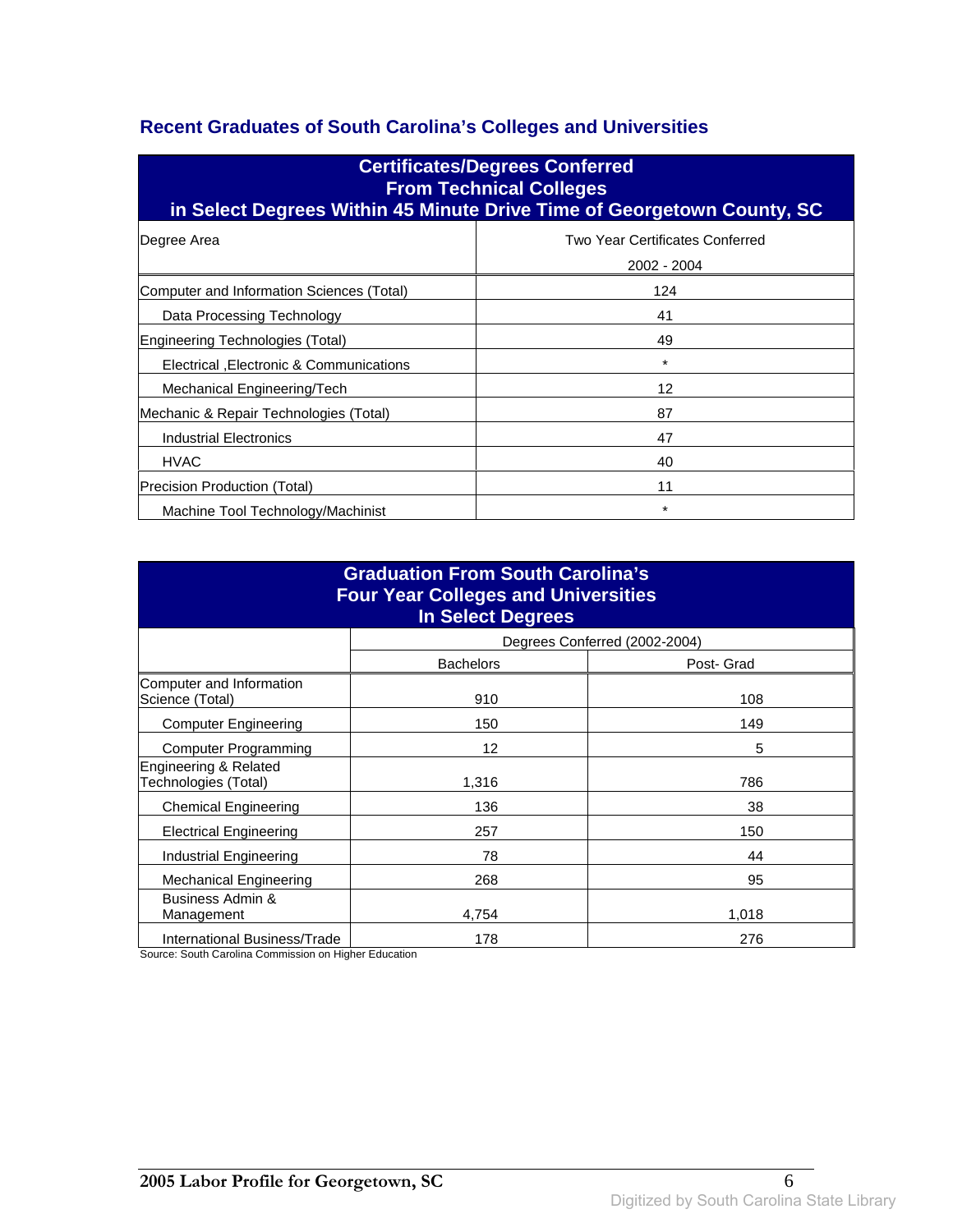### **Wages and Salaries**

| <b>Average Wage and Salary</b><br><b>Comparison</b> |                      |                |                      |
|-----------------------------------------------------|----------------------|----------------|----------------------|
| Sector                                              | Georgetown<br>County | South Carolina | <b>United States</b> |
| Avg. Weekly<br>Wages*                               | \$486                | \$581          | \$658                |
| Avg. Annual<br>Salary*                              | \$25,283             | \$30,240       | \$37,508             |
| Avg. Hourly Prod.<br>Wages**                        | N/A                  | \$14.73        | \$16.14              |

\*Covered Wages and Employment, 2003, SC Employment Securities Commission

\*\* Employment & Earnings, 2004, U.S. Department of Labor

| <b>Average Annual Salary</b><br><b>Manufacturing Sectors, 2004</b> |                      |                |
|--------------------------------------------------------------------|----------------------|----------------|
| Sector                                                             | Georgetown<br>County | South Carolina |
| <b>Manufacturing Total</b>                                         | \$44,345             | \$39,027       |
| Wood product                                                       | ***                  | \$30,808       |
| Nonmetallic mineral product                                        | ***                  | \$39,031       |
| Primary metal                                                      | ***                  | \$49,695       |
| Fabricated metal product                                           | \$31,496             | \$37,533       |
| Machinery                                                          | ***                  | \$39,952       |
| Computer and electronic product                                    | ***                  | \$40,186       |
| Electrical equipment and appliance                                 | $***$                | \$40,178       |
| Transportation equipment                                           | \$36,509             | \$44,099       |
| Furniture and related product                                      | \$21,644             | \$27,907       |
| Miscellaneous                                                      | \$16,049             | \$34,350       |
| Food                                                               | ***                  | \$26,620       |
| Beverage and tobacco product                                       | ***                  | \$35,765       |
| Textile mills                                                      | ***                  | \$31,898       |
| Textile product mills                                              | ***                  | \$25,618       |
| Apparel                                                            | \$15,193             | \$23,705       |
| Paper                                                              | ***                  | \$55,139       |
| Printing and related support<br>activities                         | ***                  | \$36,634       |
| Petroleum and coal products                                        | ***                  | \$49,113       |
| Chemical                                                           | ***                  | \$50,870       |
| Plastics and rubber products                                       | ***                  | \$46,620       |

\*\*\*Indicates data suppressed

Source: Covered Wages and Employment, SC Employment Securities Commission